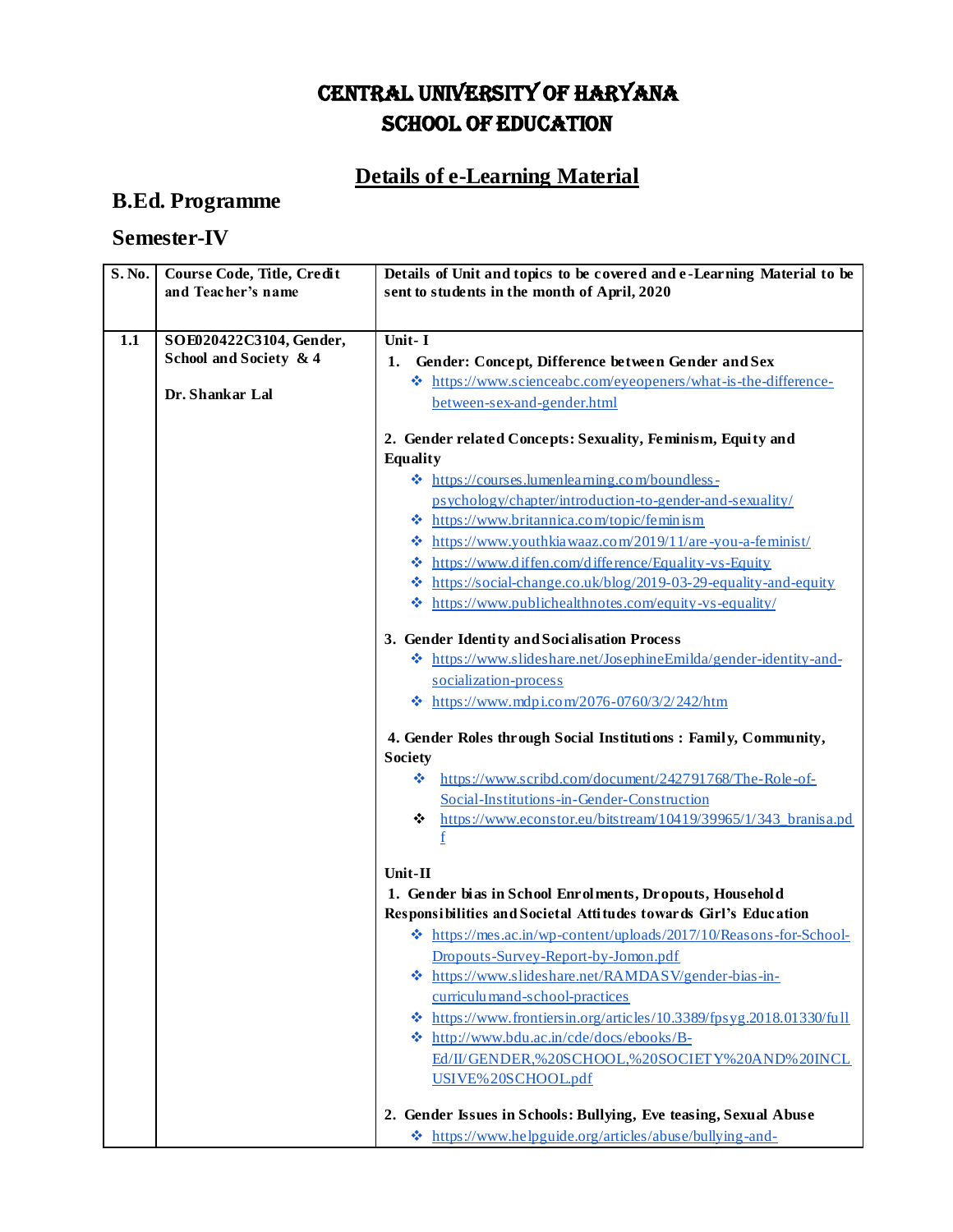|     |                                                   | cyberbullying.htm<br>$\textcolor{blue}{\bigstar}$ https://journals.sagepub.com/doi/full/10.1177/2158244017697168 |
|-----|---------------------------------------------------|------------------------------------------------------------------------------------------------------------------|
|     |                                                   | ❖ https://www.financialexpress.com/india-news/maximum-number-                                                    |
|     |                                                   | of-eve-teasing-incidents-occur-when-females-travel-to-and-from-                                                  |
|     |                                                   | schools-colleges-and-offices-haryana-police/674624/                                                              |
|     |                                                   | * https://www.assignmentpoint.com/arts/assignment-eve-                                                           |
|     |                                                   | teasing.html                                                                                                     |
|     |                                                   | * https://defendinnocence.org/7-ways-teachers-can-help-prevent-                                                  |
|     |                                                   | child-sexual-abuse/                                                                                              |
|     |                                                   | https://www.educationdive.com/news/reports-of-sexual-assault-at-<br>∙                                            |
|     |                                                   | schools-on-the-rise-but-the-reasons-are-uncle/560112/                                                            |
|     |                                                   |                                                                                                                  |
|     |                                                   | 3. Gender Construction through Curriculum, Hidden Curriculum.                                                    |
|     |                                                   | http://www.ncert.nic.in/departments/nie/dse/activities/advisory b<br>❖                                           |
|     |                                                   | oard/PDF/Genderconcerns.pdf                                                                                      |
|     |                                                   | https://www.slideshare.net/MubeenaShabeer/gender-issues-and-<br>❖                                                |
|     |                                                   | curriculum                                                                                                       |
|     |                                                   | $Unit-III$                                                                                                       |
| 1.2 | SOE020422C3104, Gender,<br>School and Society & 4 | Topics to be covered with links of e-content/Materials                                                           |
|     |                                                   |                                                                                                                  |
|     | Dr. Chandvir                                      | 1. Contemporary women role model in India since 2000                                                             |
|     |                                                   | https://drive.google.com/open?id=1899ykjxjO1D8hekmXuiM<br>❖                                                      |
|     |                                                   | g6Y5 ZhbedHh1                                                                                                    |
|     |                                                   |                                                                                                                  |
|     |                                                   | Unit-IV                                                                                                          |
|     |                                                   | 2. Role of Print and Electronic Media in Gender Stereotyping                                                     |
|     |                                                   | https://drive.google.com/open?id=1H_nZqiOPSgUNEnCIFvir<br>❖                                                      |
|     |                                                   | <b>ZHU0Zk</b> qmby Ak                                                                                            |
|     |                                                   | 3. Domestic Violence Act, 2005                                                                                   |
|     |                                                   | https://drive.google.com/open?id=1WiGOuOppQe3wZU5Tpp<br>❖                                                        |
|     |                                                   | <b>Rk-FmaNbFk CWLI</b>                                                                                           |
|     |                                                   | 4. Reservation for Women 2008                                                                                    |
|     |                                                   |                                                                                                                  |
|     |                                                   | $\div$ https://drive.google.com/open?id=11qY9j UIM61yei1sa4bF1<br><b>B7fNIs MGUIT</b>                            |
|     |                                                   | 5. Supreme Court Verdict about Transgender 2018                                                                  |
|     |                                                   |                                                                                                                  |
|     |                                                   | * https://drive.google.com/open?id=1J8Go_gqRjr2iICc4FC9cXBk<br><b>XyPU3AdNG</b>                                  |
|     |                                                   | 6. National Polices for the Empowerment of women 2001                                                            |
|     |                                                   | ☆ https://drive.google.com/open?id=12y VOYOnZnEafvfQAjB5ok                                                       |
|     |                                                   | 9nwqRxpDkE                                                                                                       |
|     |                                                   | 7. Triple Talak Act                                                                                              |
|     |                                                   | * https://drive.google.com/open?id=1m91UsP19BFUZBHzICI2jTFe                                                      |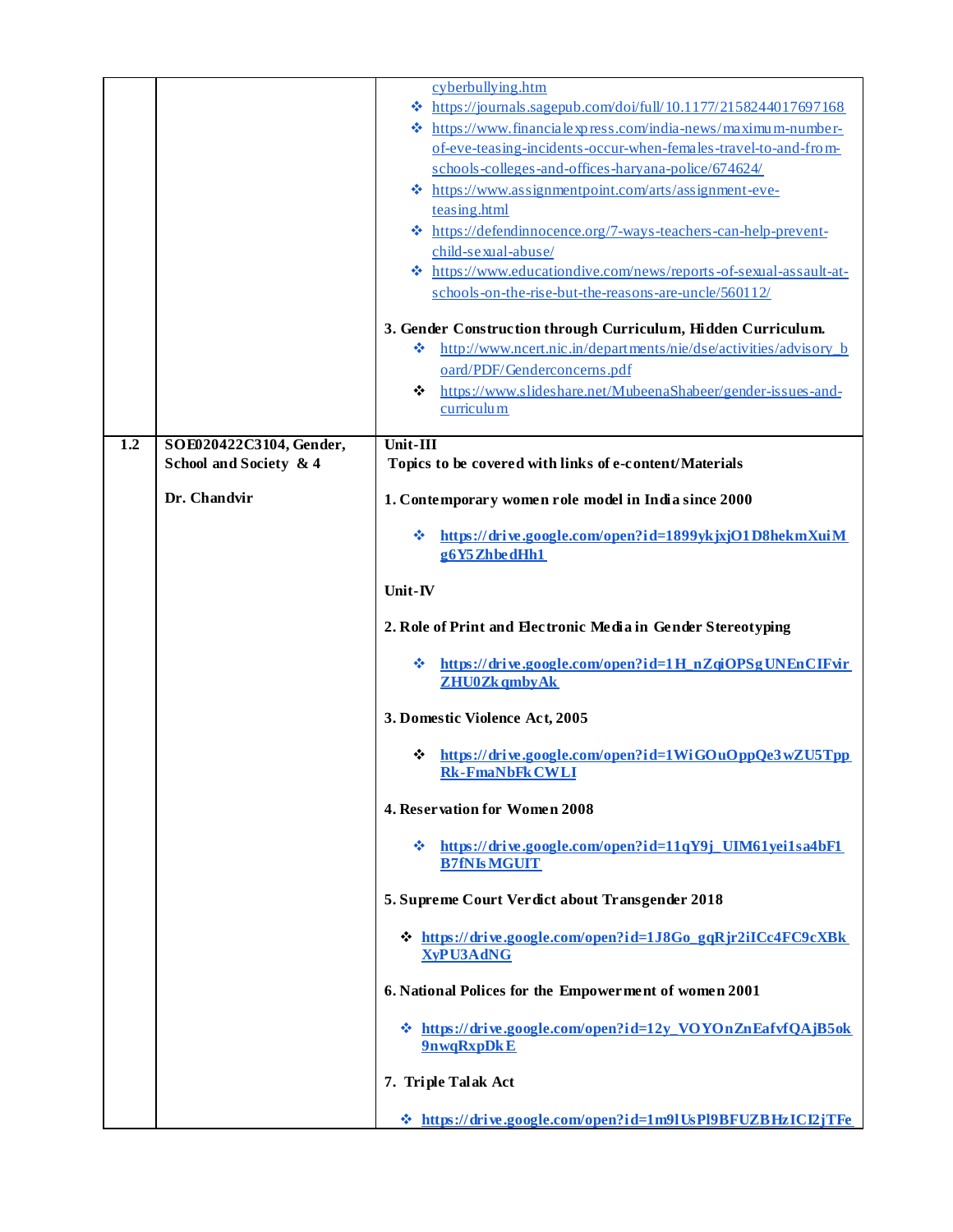|     |                                       | ay18VPe65                                                                                                          |
|-----|---------------------------------------|--------------------------------------------------------------------------------------------------------------------|
|     |                                       |                                                                                                                    |
|     |                                       |                                                                                                                    |
|     |                                       |                                                                                                                    |
|     |                                       |                                                                                                                    |
| 2.1 | SOE020423C3104,                       |                                                                                                                    |
|     | Curriculum Transaction & 4            | Information is not submitted by Dr. Rubul Kalita till date i.e.                                                    |
|     |                                       | 02.04.2020                                                                                                         |
|     | Dr. Rubul Kalita                      |                                                                                                                    |
|     |                                       |                                                                                                                    |
|     |                                       |                                                                                                                    |
| 2.2 | SOE020423C3104,                       |                                                                                                                    |
|     | <b>Curriculum Transaction &amp; 4</b> | 1. Curriculum Approaches                                                                                           |
|     |                                       | ↓ https://classroom.google.com/u/1/c/MjAwODA0Njg3Nzla/p/NjYx                                                       |
|     | Dr. Pramod Joshi                      | <b>MDUyNDMxNzFa/details</b>                                                                                        |
|     |                                       |                                                                                                                    |
|     |                                       | 2. Curriculum Implementation models<br>https://classroom.google.com/u/1/c/MjAwODA0Njg3Nzla/p/Nj<br>❖               |
|     |                                       | YxMDI4 Mz A3 Mz Za/details                                                                                         |
|     |                                       |                                                                                                                    |
|     |                                       | 3. Curriculum Implementation                                                                                       |
|     |                                       | ↓ https://classroom.google.com/u/1/c/MjAwODA0Njg3Nzla/p/Nj                                                         |
|     |                                       | <b>YwOTU1MTE4OTZa/details</b>                                                                                      |
| 3.1 | SOE020424C3104,                       | The syllabus has been covered. Sharing a link of Hindi medium book                                                 |
|     | <b>Creating an Inclusive School</b>   | in the form of pdf                                                                                                 |
|     | & 4                                   | https://www.learningclassesonline.com/2019/08/creating-inclusive-school-                                           |
|     | Dr. Manju                             | in-hindi.html                                                                                                      |
|     |                                       |                                                                                                                    |
| 3.2 | SOE020424C3104, Creating              | School readiness for addressing the diverse needs of children with                                                 |
|     | an Inclusive School & 4               | special needs :                                                                                                    |
|     | Dr. Neha Bishnoi                      | $\triangleright$ Infrastructural                                                                                   |
|     |                                       | $\triangleright$ Technological                                                                                     |
|     |                                       | $\geq$ Pedagogical                                                                                                 |
|     |                                       |                                                                                                                    |
|     |                                       | $\geq$ Attitudinal needs                                                                                           |
|     |                                       | <b>☆</b> https://www.youtube.com/watch?v=bdeYbv4oCME&t=192s<br>https://www.youtube.com/watch?v=ZbRMpkRJKpg&t=1240s |
|     |                                       | ❖<br>$\div$ https://www.youtube.com/watch?v=EfU1D66L9t4&t=878s                                                     |
|     |                                       | <b>☆</b> https://www.youtube.com/watch?v=xWVKiKPJHkc&t=899s                                                        |
|     |                                       | https://www.youtube.com/watch?v=64852VLcD3Y&t=494s<br>❖                                                            |
|     |                                       | <b>☆</b> https://www.youtube.com/watch?v=EfU1D66L9t4                                                               |
|     |                                       | <b>☆</b> https://www.slideshare.net/amols weetpain/schools-readiness-for-                                          |
|     |                                       | inclusion-bed                                                                                                      |
|     |                                       | https://www.britishcouncil.org/voices-magazine/how-include-<br>÷.                                                  |
|     |                                       | children-special-educational-needs-and-disabilities<br>$\div$ https://www.youtube.com/watch?v=EfU1D66L9t4          |
|     |                                       |                                                                                                                    |
|     |                                       | Strengthening support services - collaboration of different specialists :                                          |
|     |                                       | $\triangleright$ Special Education Teacher                                                                         |
|     |                                       | <b>☆</b> https://www.youtube.com/watch?v=8pIe6CZX6PM                                                               |
|     |                                       | ☆ http://www.projectidealonline.org/v/specific-roles-special-                                                      |
|     |                                       | educators/                                                                                                         |
|     |                                       | * https://www.naset.org/fileadmin/user_upload/Pro_Development/                                                     |
|     |                                       | Roles Responsibilities SPED Teacher.pdf                                                                            |
|     |                                       | $\div$ https://achieve.lausd.net/Page/2770                                                                         |
|     |                                       | $\div$ https://online.sju.edu/graduate/masters-special-                                                            |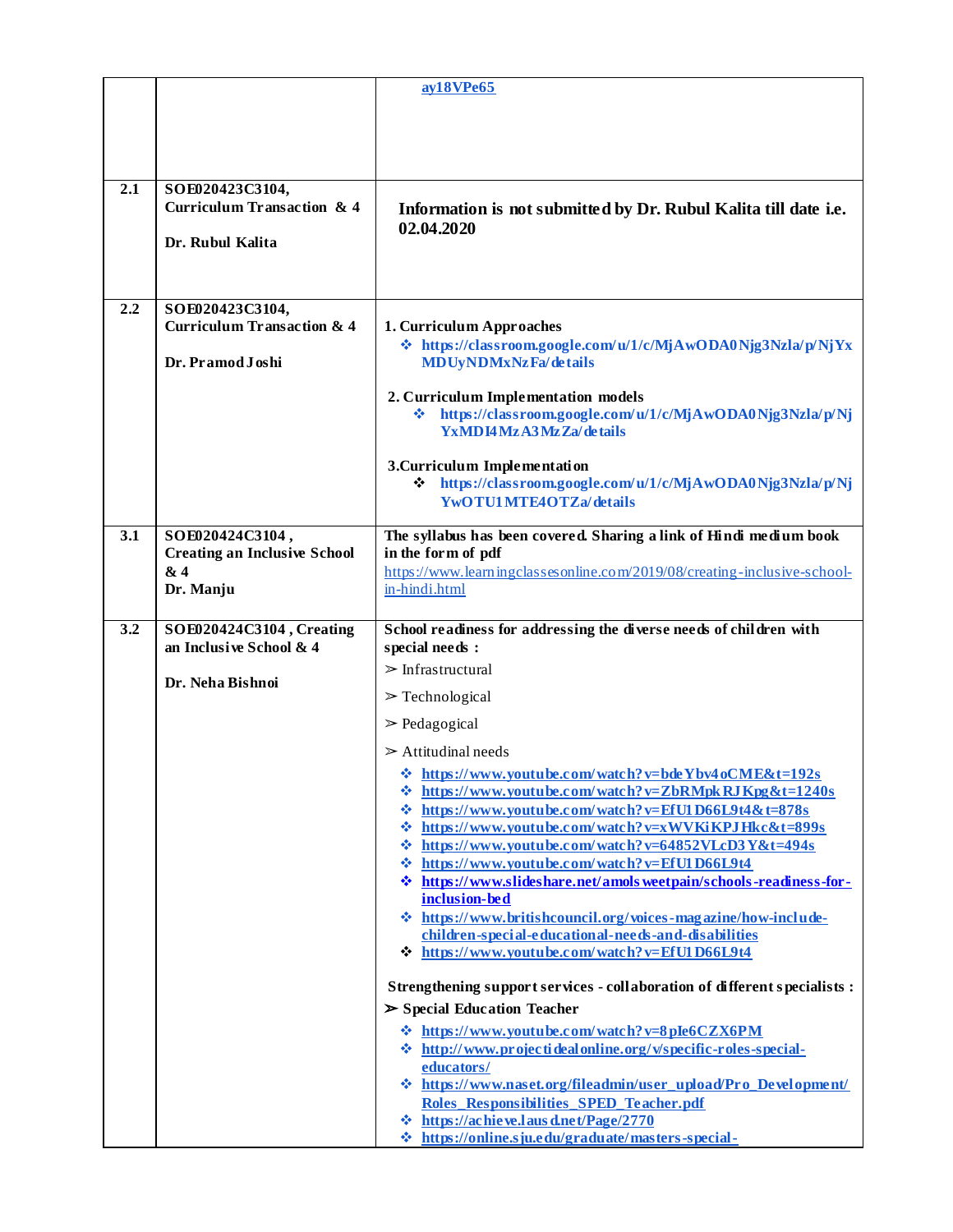|   |                                        | education/resources/articles/top-10-traits-of-a-special-education-                                         |
|---|----------------------------------------|------------------------------------------------------------------------------------------------------------|
|   |                                        | teacher                                                                                                    |
|   |                                        | $\triangleright$ Speech Therapist                                                                          |
|   |                                        |                                                                                                            |
|   |                                        | https://www.youtube.com/watch?v=mbE0zjxP1M8<br>❖<br>https://www.healthline.com/health/speech-therapy<br>❖  |
|   |                                        | https://www.masters-in-special-education.com/faq/what-does-<br>壘                                           |
|   |                                        | a-s peech-ther apist-do-in-a-school-environment/                                                           |
|   |                                        | https://harborschool.com/2017/12/04/speech-therapy-special-<br>樂                                           |
|   |                                        | needs-children/                                                                                            |
|   |                                        | $\triangleright$ Physiother apist                                                                          |
|   |                                        | https://www.indeedcare.com/physiotherapy-for-disabled-<br>❖                                                |
|   |                                        | child/                                                                                                     |
|   |                                        | $\frac{\text{at}}{\text{at}}$ http://www.scielo.br/pdf/fp/v23n4/en 2316-9117-fp-23-04-                     |
|   |                                        | 00343.pdf                                                                                                  |
|   |                                        | $\triangleright$ Counsellor                                                                                |
|   |                                        | https://counseling.online.wfu.edu/blog/the-counselors-role-in-<br>÷                                        |
|   |                                        | creating-an-lgbtq-inclusive-school-environment/                                                            |
|   |                                        | https://www.schoolcounselor.org/asca/media/asca/PositionStat<br>÷.                                         |
|   |                                        | ements/PS Disabilities.pdf                                                                                 |
|   |                                        | * https://childrenfirstindia.com/role-of-the-school-counsellor/                                            |
| 4 | SOE020425C1102,                        | Unit-2. Exploring the Self                                                                                 |
|   | <b>Understanding the Self</b>          |                                                                                                            |
|   | &2                                     | Topics to be covered with links of e-content/Materials                                                     |
|   | Ms. Archana Yadav                      | 1. Self - concept                                                                                          |
|   |                                        | ❖ https://classroom.google.com/c/NTQ0NTA5MzQyMjFa                                                          |
|   |                                        | ☆ https://drive.google.com/drive/folders/0B2G9O7ZkZsWRfndS                                                 |
|   |                                        | Uk93dllxUGZ0Ny1FWlZWVGxZTURzOXFJR2NpbkM0LTlvd2Rv                                                           |
|   |                                        | <b>WUxZVEU</b>                                                                                             |
|   |                                        | 2. Self-Identity                                                                                           |
|   |                                        |                                                                                                            |
|   |                                        | o https://classroom.google.com/c/NTQ0NTA5MzQyMjFa<br>→ https://classroom.google.com/u/2/c/NTQ0NTA5MzQyMjFa |
|   |                                        |                                                                                                            |
|   |                                        |                                                                                                            |
|   |                                        | Unit-2. Development of Self                                                                                |
|   |                                        | Topics to be covered with links of e-content/Materials                                                     |
|   |                                        | 1. Techniques of Stress Management                                                                         |
|   |                                        | ☆ https://classroom.google.com/c/NTQ0NTA5MzQyMjFa                                                          |
|   |                                        | ❖ https://drive.google.com/drive/folders/0B2G9O7ZkZsWRfndS                                                 |
|   |                                        | Uk93dllxUGZ0Ny1FWlZWVGxZTURzOXFJR2NpbkM0LTlvd2Rv                                                           |
|   |                                        | <b>WUxZVEU</b>                                                                                             |
|   |                                        | 2. Techniques of Self Reflection: Social media                                                             |
|   |                                        | ❖ https://classroom.google.com/c/NTQ0NTA5MzQyMjFa                                                          |
|   |                                        | ❖ https://drive.google.com/drive/folders/0B2G9O7ZkZsWRfndS                                                 |
|   |                                        | Uk93dllxUGZ0Ny1FWlZWVGxZTURzOXFJR2NpbkM0LTlvd2Rv                                                           |
|   |                                        | <b>WUxZVEU</b>                                                                                             |
|   |                                        | → https://www.researchgate.net/topic/Social-Media-in-                                                      |
|   |                                        | <b>Education</b>                                                                                           |
| 5 | SOE020426C1102,                        |                                                                                                            |
|   | <b>Environmental Education &amp; 2</b> | Unit-II                                                                                                    |
|   |                                        | Topics covered with links of e-content/Materials                                                           |
|   | Dr. Meenakshi                          |                                                                                                            |
|   |                                        | 1.Ozone Depletion                                                                                          |
|   |                                        |                                                                                                            |
|   |                                        | ☆ https://aura.gsfc.nasa.gov/outreach/images/ozone-layer.pdf                                               |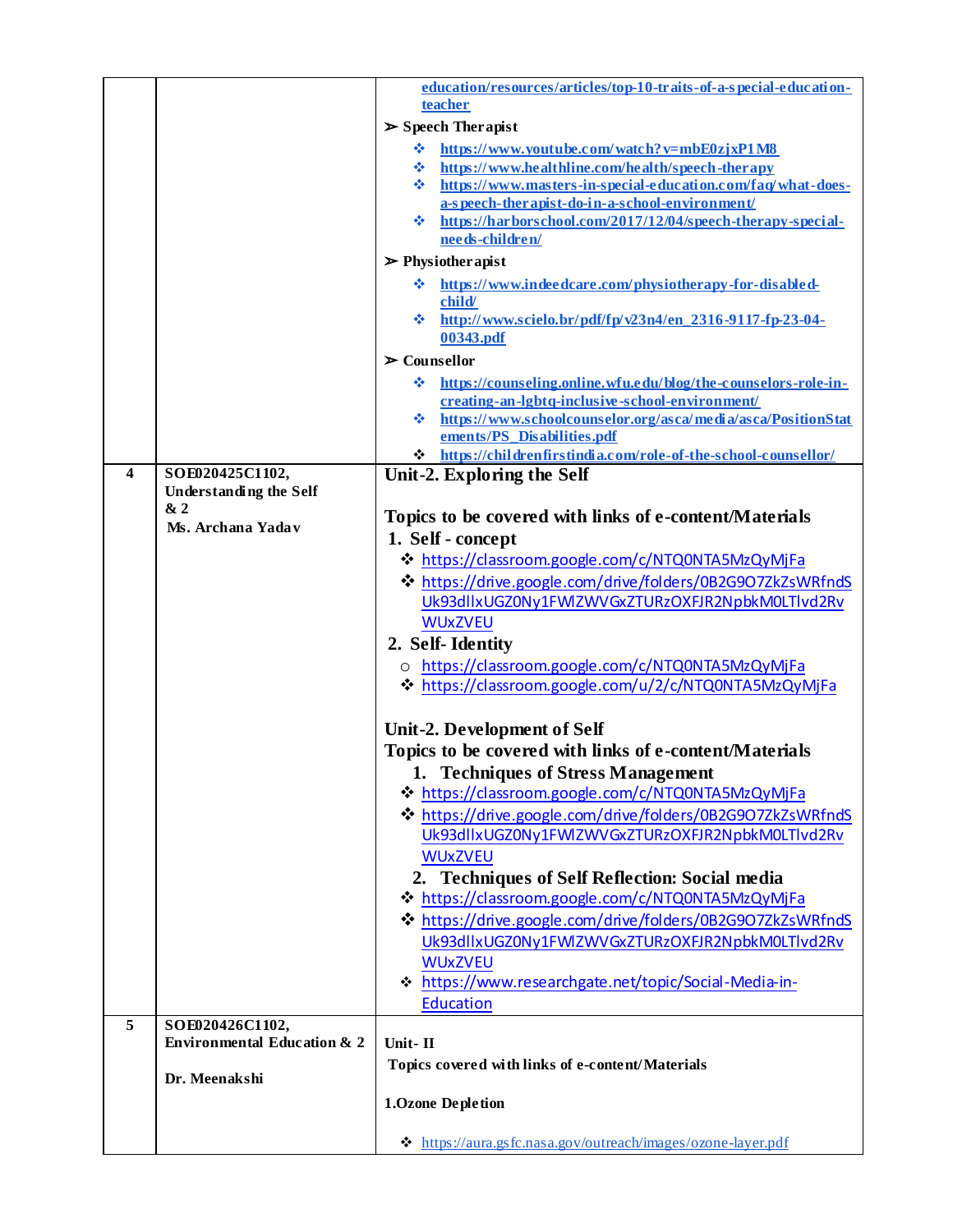|   |                                                              | https://www.nasa.gov/pdf/752034main Ozone Hole Poster.pdf<br>☆ https://ozone.unep.org/sites/default/files/2019-04/EEAP assessment-<br>report-2018% 20% 282% 29.pdf<br>https://ozone.unep.org/sites/default/files/2019-05/eeap_report_2014.po<br>❖<br>$\triangleleft$ https://www.esrl.noaa.gov/csd/assessments/ozone/2010/twentyquestion<br>1.pdf<br>2. Acid Rain<br>https://www.epa.gov/sites/production/files/2017-<br>❖<br>03/documents/teachers guide.pdf<br>☆ https://www.cato.org/sites/cato.org/files/serials/files/regulation/1990/<br>$1/v13n1-5.pdf$<br><b>❖</b> https://www.des.nh.gov/organization/commissioner/pip/factsheets/bb<br>/documents/bb-8.pdf |
|---|--------------------------------------------------------------|----------------------------------------------------------------------------------------------------------------------------------------------------------------------------------------------------------------------------------------------------------------------------------------------------------------------------------------------------------------------------------------------------------------------------------------------------------------------------------------------------------------------------------------------------------------------------------------------------------------------------------------------------------------------|
|   |                                                              | 3. Land Pollution/Soil Pollution                                                                                                                                                                                                                                                                                                                                                                                                                                                                                                                                                                                                                                     |
|   |                                                              | http://www.fao.org/3/i9183en/i9183en.pdf<br>❖<br>https://www.duq.edu/Documents/green-industries/Pollutants--<br>❖<br>Types,%20Sources%20and%20Prevention.pdf<br>https://www.ugc.ac.in/oldpdf/modelcurriculum/Chapter5.pdf<br>❖                                                                                                                                                                                                                                                                                                                                                                                                                                       |
|   |                                                              | <b>4. Noise Pollution</b><br>https://www.duq.edu/Documents/green-industries/Pollutants--<br>❖                                                                                                                                                                                                                                                                                                                                                                                                                                                                                                                                                                        |
|   |                                                              | Types,%20Sources%20and%20Prevention.pdf<br>https://www.ugc.ac.in/oldpdf/modelcurriculum/Chapter5.pdf<br>❖                                                                                                                                                                                                                                                                                                                                                                                                                                                                                                                                                            |
|   |                                                              |                                                                                                                                                                                                                                                                                                                                                                                                                                                                                                                                                                                                                                                                      |
| 6 | SOE020427C2024,<br><b>Yoga Education</b><br>& 4<br>Dr. Kiran | 1.Surya Namskar<br>http://www.ncert.nic.in/gpPDF/pdf/tiyhwlss1.pdf<br>❖<br>https://yogavinirishikesh.com/12-surya-namaskar-postures-<br>❖<br>pr actice/<br>https://www.youtube.com/watch?v=kS4YA1z8fsc<br>❖                                                                                                                                                                                                                                                                                                                                                                                                                                                          |
|   |                                                              | 2.Pranayama<br>$\div$ https://www.youtube.com/watch?v=h02bGctsMsQ<br>$\div$ https://www.youtube.com/watch?v=OS3olZ8BYz4                                                                                                                                                                                                                                                                                                                                                                                                                                                                                                                                              |
|   |                                                              | 3. Meditation, its preparation, steps and types.<br>http://www.ncert.nic.in/gpPDF/pdf/tiyhwlss1.pdf<br>❖<br>❖<br>https://www.youtube.com/watch?v=5itkfGLcb5E<br>https://www.yogajournal.com/meditation/let-s-meditate<br>❖                                                                                                                                                                                                                                                                                                                                                                                                                                           |
|   |                                                              | 4.Self-Management of Excessive Tension (SMET)<br>http://www.ncert.nic.in/gpPDF/pdf/tiyhwlss1.pdf<br>❖                                                                                                                                                                                                                                                                                                                                                                                                                                                                                                                                                                |
|   |                                                              | https://www.youtube.com/watch?v=zJi9pERRThw<br>❖<br>https://www.youtube.com/watch?v=HSvEqVx4hPI<br>❖                                                                                                                                                                                                                                                                                                                                                                                                                                                                                                                                                                 |
|   |                                                              | 5. Eight step teaching method of Yoga,<br>https://www.yogiclifesouls.com/how-to-teach-yog a-by-using-<br>❖<br>8-step-method/<br>☆ https://www.esamskriti.com/e/Yoga/Meditation/Introduction<br>-to-Teaching-Methods-for-Yogic-Practices-1.aspx                                                                                                                                                                                                                                                                                                                                                                                                                       |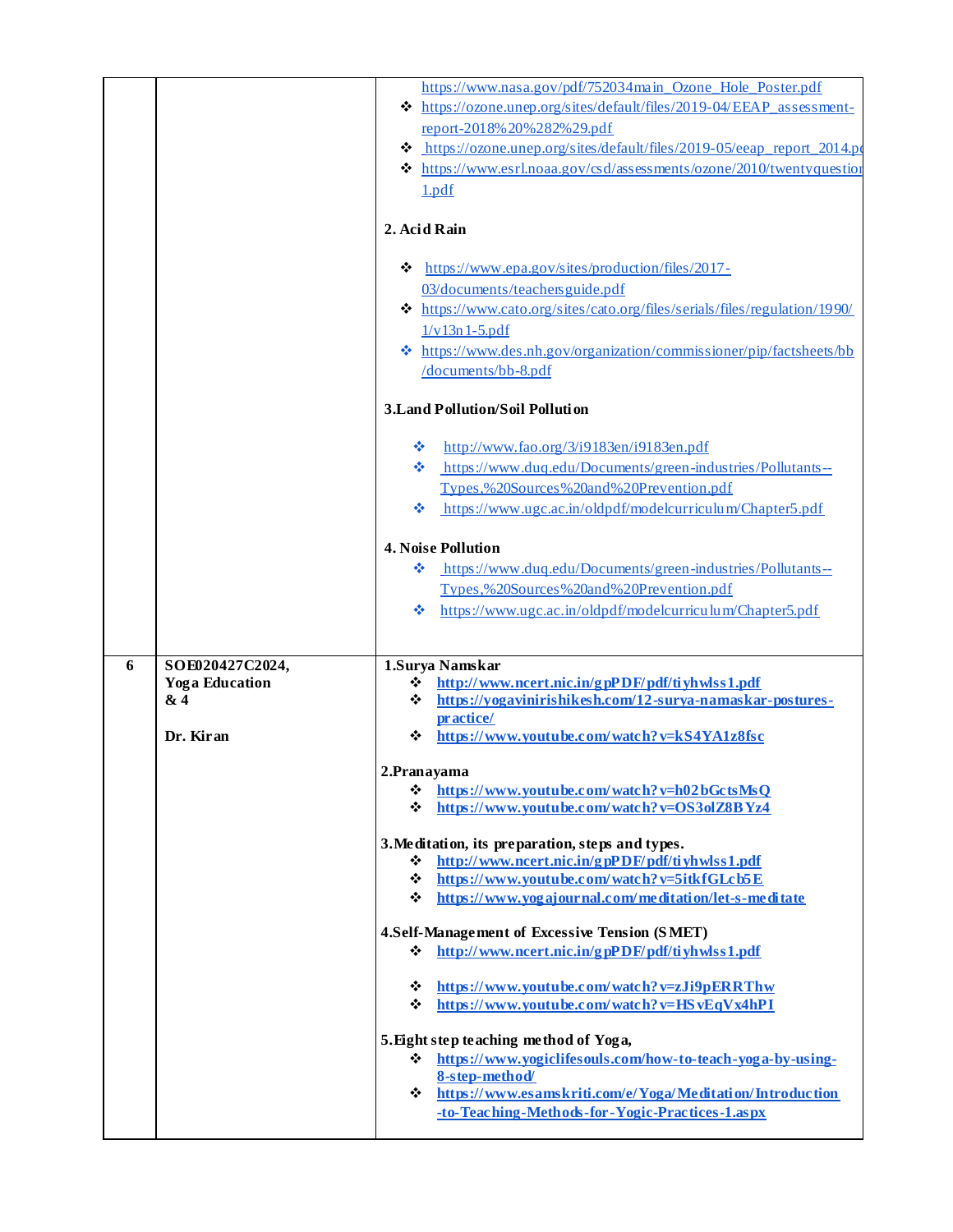|     |                                                         | 6. Assessment techniques and Report writing                           |
|-----|---------------------------------------------------------|-----------------------------------------------------------------------|
|     |                                                         | https://www.slideshare.net/SandeepDongre1/educational-<br>❖           |
|     |                                                         | principles-practices-of-yoga                                          |
|     |                                                         |                                                                       |
|     |                                                         |                                                                       |
|     |                                                         |                                                                       |
| 7.1 | SOE020428DCEC1102,                                      | Unit-II                                                               |
|     | <b>Educational Administration</b><br>and Management & 2 | <b>1.Administration of District level</b>                             |
|     |                                                         | ÷<br>https://classroom.google.com/u/1/c/NTQ0Mzg4MjUwNzFa/p            |
|     | Dr. Pramod Joshi                                        | /NjYxMTg1MjAxMjZa/details                                             |
|     |                                                         | https://drive.google.com/file/d/1dyceZjXSfiZt7YGvR8Lye7D<br>豪。        |
|     |                                                         | j9aXEk3ho/view?usp=sharing                                            |
|     |                                                         |                                                                       |
|     |                                                         | 2. Administration of State level                                      |
|     |                                                         | https://classroom.google.com/u/1/c/NTQ0Mzg4MjUwNzFa/p<br>÷.           |
|     |                                                         | /NiYwOTY3MDI0OTRa/details                                             |
|     |                                                         | $\div$ https://drive.google.com/file/d/1YSBkjAG1LdtmD4vNqK-           |
|     |                                                         | a21HA6Y3EaxOl/view?usp=sharing                                        |
|     |                                                         |                                                                       |
|     |                                                         | 3. Administration of Central Government level                         |
|     |                                                         | https://classroom.google.com/u/1/c/NTO0Mzg4MjUwNzFa/p<br>❖            |
|     |                                                         | /NjYxMDM1MDgzODFa/details                                             |
|     |                                                         | https://drive.google.com/file/d/1Fa-<br>※                             |
|     |                                                         | sEuICaU4S UJ Mls6uXH9 Ka7 RbqtnS K/view? usp=sharing                  |
| 7.2 | SOE020428DCEC1102,                                      | Unit-I                                                                |
|     | <b>Educational Administration</b>                       | Topics to be covered with links of e-content/Materials                |
|     | and Management & 2                                      | 1. Difference between School Administration and School Management     |
|     |                                                         | * https://www.slideshare.net/FidyZegge/educational-management-        |
|     | Dr. Shankar Lal                                         | and-admin is tration-76321277                                         |
|     |                                                         |                                                                       |
|     |                                                         | 2. Human and Physical Resources of School                             |
|     |                                                         | $\cdot$ http://egyankosh.ac.in/bitstream/123456789/8692/1/Unit-12.pdf |
|     |                                                         |                                                                       |
|     |                                                         | 3. Headmaster/ Principal: Qualities, Role and functions               |
|     |                                                         | $\div$ https://www.thoughtco.com/role-of-principal-in-schools-3194583 |
|     |                                                         | https://www.slideshare.net/FousiyaOP/head-master-duties-and-<br>❖     |
|     |                                                         | responsibilities<br>Unit-1 Fundamentals of Guidance and counselling   |
| 8.1 | SOE020430DCEC1102,<br>Guidance and Counselling &        | Topics covered with links of e-content/Materials                      |
|     | 2                                                       | <b>Types of Guidance and Counselling services</b><br>1.               |
|     | Ms. Archana Yadav                                       | ☆ https://classroom.google.com/c/NTQ0NDY1ODM0NjRa                     |
|     |                                                         | ☆ https://drive.google.com/drive/folders/0B2G9O7ZkZsWRfkJvZ05jS       |
|     |                                                         | DczU0VtZ0dHWHJFW mg2ZW9OYk9KSWJLTl9BYV9OTG1zdG                        |
|     |                                                         | dHRjA                                                                 |
|     |                                                         | <b>Counselling Skills</b><br>2.                                       |
|     |                                                         | https://classroom.google.com/c/NTQ0NDY1ODM0NjRa<br>❖                  |
|     |                                                         | ☆ https://drive.google.com/drive/folders/0B2G9O7ZkZsWRfkJvZ0          |
|     |                                                         | 5jSDczU0VtZ0dHWHJFWmg2ZW9OYk9KSWJLT19BYV9OT<br>G1zd Gd HRjA           |
|     |                                                         |                                                                       |
|     |                                                         | Unit-1 & 2 Fundamentals of Guidance and counselling                   |
|     |                                                         | Topics to be covered with links of e-content/Materials                |
|     |                                                         | 1. Directive, Non-directive and Eclectic counselling                  |
|     |                                                         | ☆ https://drive.google.com/drive/folders/0B2G9O7ZkZsWRfkJvZ05j        |
|     |                                                         | SDczU0VtZ0dHWHJFW mg2ZW9OYk9KSWJLT19BYV9OTG1z                         |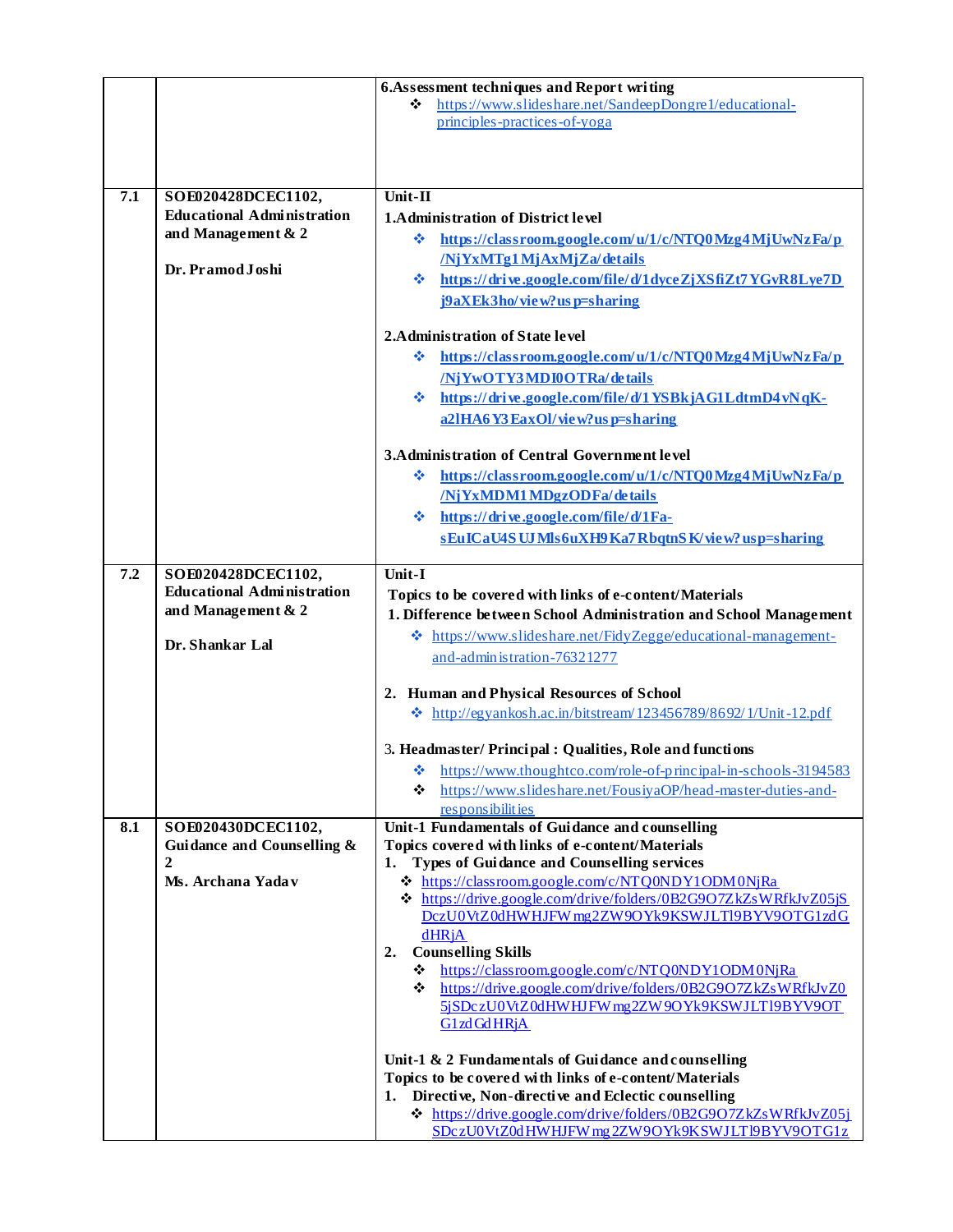|     |                                                  | dGdHRjA<br>☆ https://classroom.google.com/c/NTQ0NDY1ODM0NjRa<br><b>Professional ethics of Counsellors</b><br>2.<br>https://classroom.google.com/c/NTQ0NDY1ODM0NjRa<br>❖<br>https://drive.google.com/drive/folders/0B2G9O7ZkZsWRfkJvZ0<br>❖<br>5jSDczU0VtZ0dHWHJFWmg2ZW9OYk9KSWJLT19BYV9OT<br>G1zdGdHRjA<br>Unit-I |
|-----|--------------------------------------------------|-------------------------------------------------------------------------------------------------------------------------------------------------------------------------------------------------------------------------------------------------------------------------------------------------------------------|
| 8.2 | SOE020430DCEC1102,<br>Guidance and Counselling & | 1. Guidance and Counselling: Concept, Need & Importance.                                                                                                                                                                                                                                                          |
|     | $\mathbf{2}$                                     | https://www.slideshare.net/drjayeshpatidar/guidance-and-<br>❖                                                                                                                                                                                                                                                     |
|     | Dr. Saran Prasad                                 | counselling                                                                                                                                                                                                                                                                                                       |
|     |                                                  | 2. Principles of Guidance and Counselling.<br>❖<br>https://www.slideshare.net/MaritesBALOT1/principles-of-<br>guidance-66624561<br>❖<br>https://www.slideshare.net/EstherMaryMathew/principles-of-<br>counceliing-techniques                                                                                      |
|     |                                                  | 3. Personal, Educational and Vocational Guidance.<br>https://www.slideshare.net/Nilsa1991/guidance-71100334<br>❖                                                                                                                                                                                                  |
|     |                                                  | 4. Role of teacher as a Counsellor.                                                                                                                                                                                                                                                                               |
|     |                                                  | https://www.slideshare.net/RamaHaran/teacher-as-a-<br>❖                                                                                                                                                                                                                                                           |
|     |                                                  | counselor-59670796                                                                                                                                                                                                                                                                                                |
|     |                                                  | http://www.hihohiho.com/memory/cafsor2.pdf<br>❖                                                                                                                                                                                                                                                                   |
|     |                                                  | 5. Organization of Guidance Programmes in schools.                                                                                                                                                                                                                                                                |
|     |                                                  | https://www.slideshare.net/deepali2009/planning-and-<br>❖                                                                                                                                                                                                                                                         |
|     |                                                  | implementing-guidance-progra<br>http://egyankosh.ac.in/bitstream/123456789/46270/1/Unit-<br>※<br>6.pdf                                                                                                                                                                                                            |
|     |                                                  | Unit-II                                                                                                                                                                                                                                                                                                           |
|     |                                                  | 1. Types of Counselling Services.                                                                                                                                                                                                                                                                                 |
|     |                                                  | http://www.yourarticlelibrary.com/hrm/organisation/counsell<br>❖<br>ing-meaning-techniques-ty                                                                                                                                                                                                                     |
|     |                                                  | https://yourdost.com/counselling<br>❖                                                                                                                                                                                                                                                                             |
|     |                                                  | 2. Counselling Skills.<br>* https://www.slideshare.net/SmaranikaTripathy/basic-                                                                                                                                                                                                                                   |
|     |                                                  | counselling-skills                                                                                                                                                                                                                                                                                                |
|     |                                                  | ❖<br>https://www.slideshare.net/imaizzati/basic-counseling-skills-<br>48240379                                                                                                                                                                                                                                    |
|     |                                                  | 3. Characteristics of Counsellor.<br>☆ https://www.slideshare.net/bhushanraj/characteristics-of-an-<br>effective-counsellor<br>❖ https://www.slideshare.net/amjadfrance/qualities-of-                                                                                                                             |
|     |                                                  | counselor<br>4. Directive, Non-directive and Eclectic Counselling, Individual                                                                                                                                                                                                                                     |
|     |                                                  | & Group Counselling.<br>$\div$ https://www.slideshare.net/tintojohnsvazhupadickal/types-of-<br>counselling                                                                                                                                                                                                        |
|     |                                                  | 5. Professional Ethics of Counsellors.<br>☆ https://www.slideshare.net/vnitritesh/counsellors-<br>pr of essional-ethics<br>https://www.slideshare.net/shimilabraham1/ethics-in-<br>-⊱<br>counselling-68236962                                                                                                     |